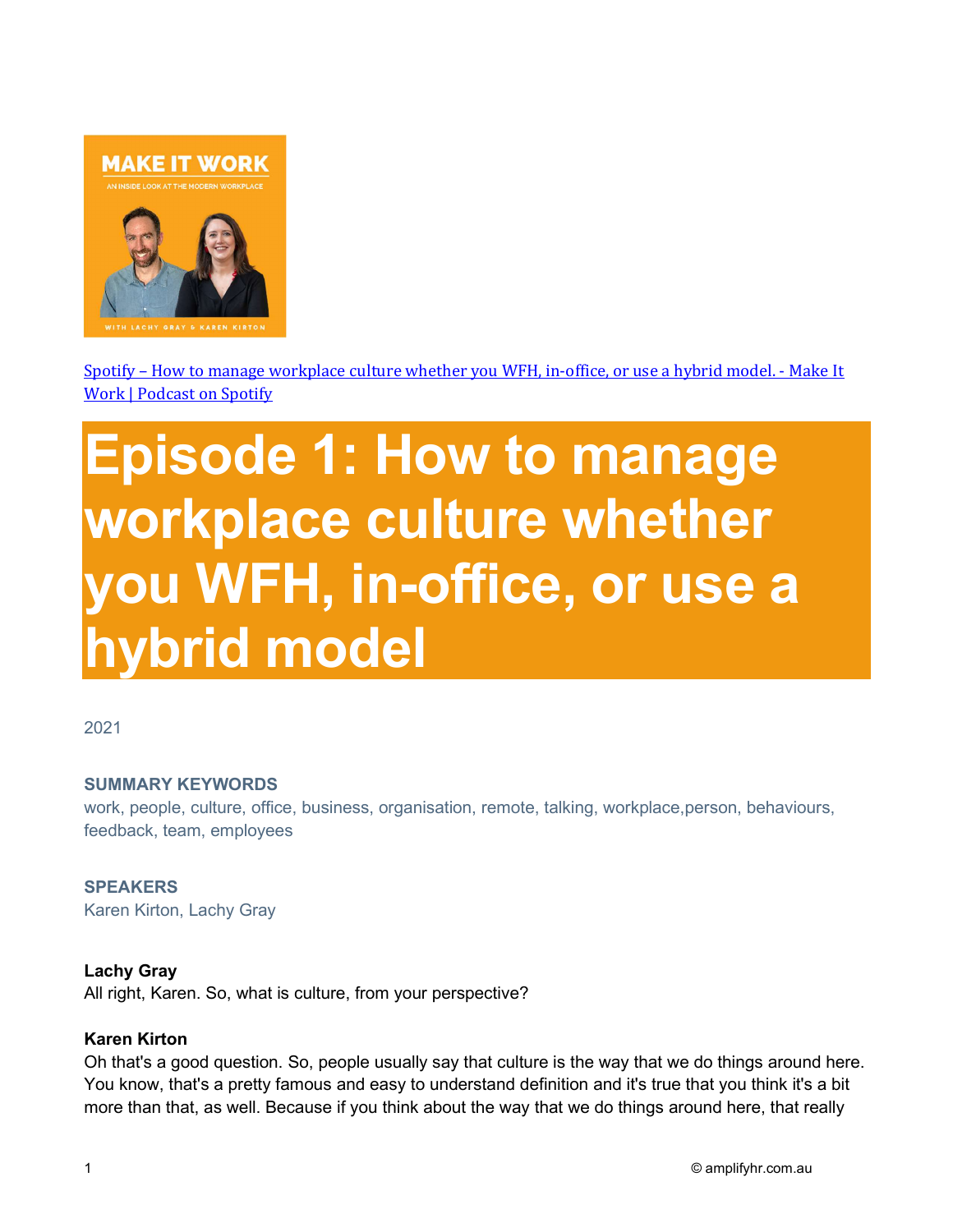dives into a lot more things because you start getting into personality and ethics and you know what's tolerated and what's not. Then going into what we're talking about today with remote work. If you can't see somebody, then how are you doing things around here and how is it demonstrated? I think that is culture, a common concern about remote working because of that. So, what were your thoughts? How do you maintain a culture when you're doing your full time remote working?

## Lachy Gray

Yeah, I've heard you say, like all explained culture in that way before I quite like it. It was the way we do things around here. I think it is the behaviors that we collectively agree are okay and those that aren't okay that we actively discourage and feedback on. So I think wrapped up in that is, you know how we communicate and treat each other, regardless of whether we're in person or remote. But I think what's interesting about it too is that, I think that's often not written down. So I think the agreement is sometimes implicit, and we learn by observing how other people treat each other at work. So, if we're in an office it's a little bit easier because you know even how the environment is set up physically, what's on the walls, how people treat each other at work we're taking all that in and that is very different when we're remote. I also like to think of it in terms of the behaviors that we walk past and don't speak up about.

## Karen Kirton

Yes, that's true.

## Lachy Gray

Like, they're the ones that, especially when we're new, we think "Oh, okay, so, so that's okay." Then, the culture is being shaped by that, but by no one particularly in an explicit way. So, from our experience, shifting to remote we've actually had to proactively ask ourselves, well, what does that look like and what does a healthy culture look like when we're remote? Whereas we hadn't really done that before when we were together in an office.

## Karen Kirton

So intangible isn't it and in business we like things that are easy to see and to measure. I think culture is one of those things that everyone seems to get. Yes, culture is important, but what the hell do we do about it. We actually get a positive culture and if we don't have a positive culture, how do we turn it around, which is actually really difficult. One thing you might not know about me I don't think we've ever discussed this, but I'm a mad NRL fan. One of the reasons I think that I love football so much is because it is that microcosm of a workplace, right. So, whenever anyone does something bad off the field the first thing they talk about is the culture of the club. You know the first thing they talk about is, well why did the coach allow that? What leadership is the chairperson? I find it really fascinating that we accept that, when it comes to sporting teams because we can see it, it's a little bit more tangible, if you like. Every football team has exactly the same amount of money to spend, they have a salary cap. So, salaries are not a part of it. The reason that you are a better team or not a better team, everyone talks about culture. When it comes to a workplace we really struggle with that and we still talk about -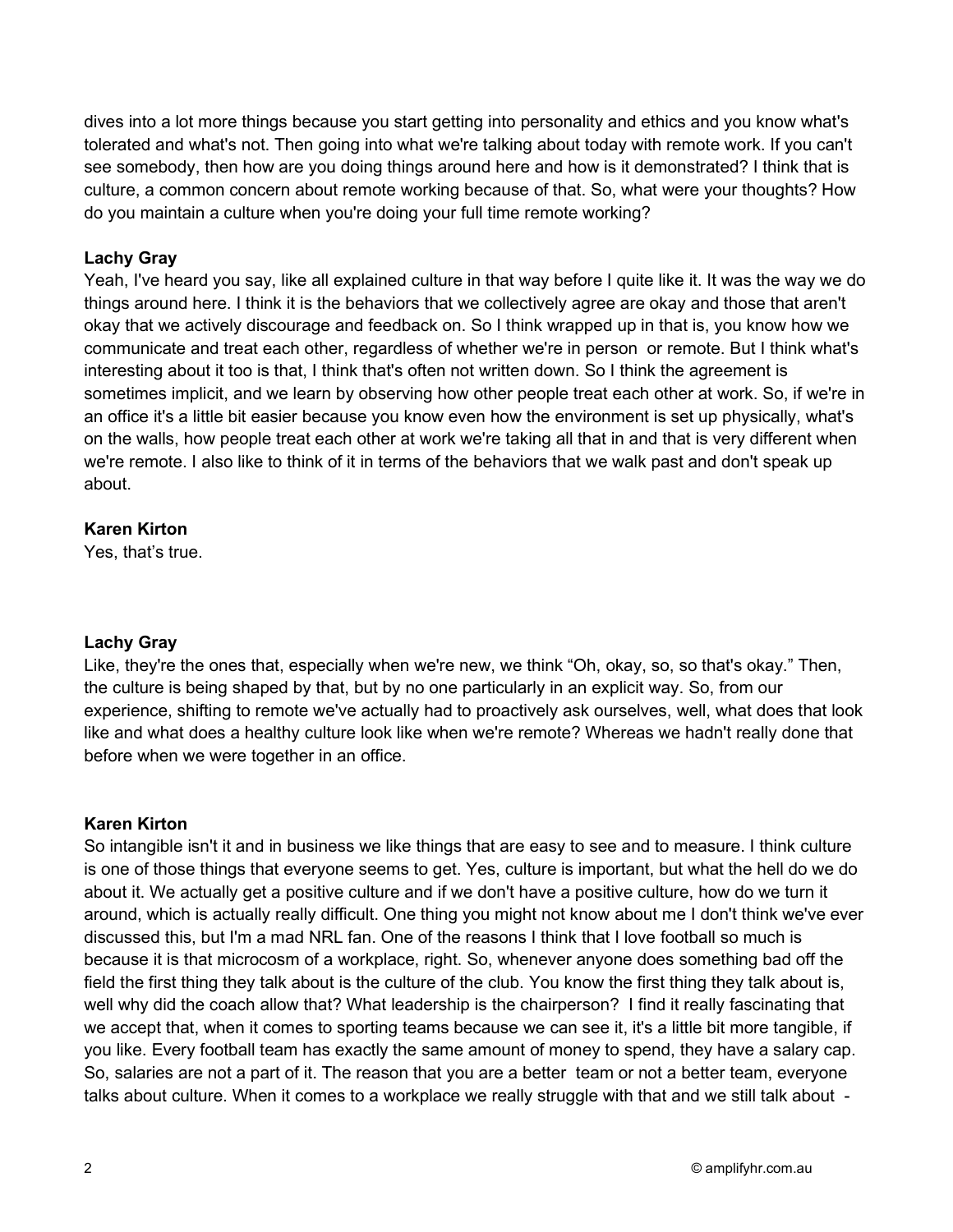must be about your innovation, must be about your product, it must be that you know, you're paying your people more but actually they are little bits of pieces of an organization but at the end of the day, you know, business isn't a business you don't have people in it, and people will work to a culture. So I know that you have that psychology background as well and I remember going to talk about organizational citizenship behaviors. So how do you encourage people to show those positive behaviors helping other people in the team, volunteering, extra things. You're making positive comments about the organization. When you said before about new people, so have you mentioned about someone coming in and I'm actually the person helping me is not helping me, they're not volunteering for anything and they're making negative comments about the organization as a new person they are massive signs about what the culture like, and it really does shape, I think how productive and organizations will become.

# Lachy Gray

For sure! Yeah and I think sport is interesting because, I guess I think of a sports team, especially at the professional level as a high performance team. When I look at it through that lens, I think, well yeah, the culture is really important because they've got a really specific goal and a need to work together. Then, for some reason it doesn't always translate to the workplace. I think some workplaces might see themselves as a high performance team that possibly many times. That's something that I like to think about a lot. You know what makes a team a high-performing? What does that look like in the workplace? I think you touched on, it's often when things go wrong, or when the culture is clearly unhealthy, that we speak up as "Oh gee, yeah, how could they do that" and it really needs to step in there so perhaps we touch on that next I mean, what does an unhealthy culture look like?

# Karen Kirton

I think everyone could tell what an unhealthy culture looks like. You know as soon as you walk into an organization. It's people who talk about it, feel, because it's so intangible and it's, you know, as humans, you know those feelings are often things that we can't verbalize but we just, we know that it's there. But you do get a lot of gossip and distractions, and the classic absenteeism and turnover, but I think a lot of the times it's more that underlying anti social counterproductive behaviors that the business owners and managers don't necessarily see because it's the person on the floor saying "Hey Lachy can you help me out with, blah blah blah." "No, that's your customer." You know, and it's hard to quantify that and employees won't bring that up because then they feel like they're whinging. If they say to their boss or you know, look I work alongside both of these customers but he keeps on getting me to do it you know a lot of people aren't going to do that. So it just festers. I think that's where eventually, you find that managers and business owners get really frustrated because "why can't I just get people to do what I'm paying them to do". A lot of the time it's not because you don't have skilled people, but you know they have just learned a particular way of conforming, because of what they're seeing around them.

# Lachy Gray

So if we follow that line of thought. Who's responsible for the culture?

# Karen Kirton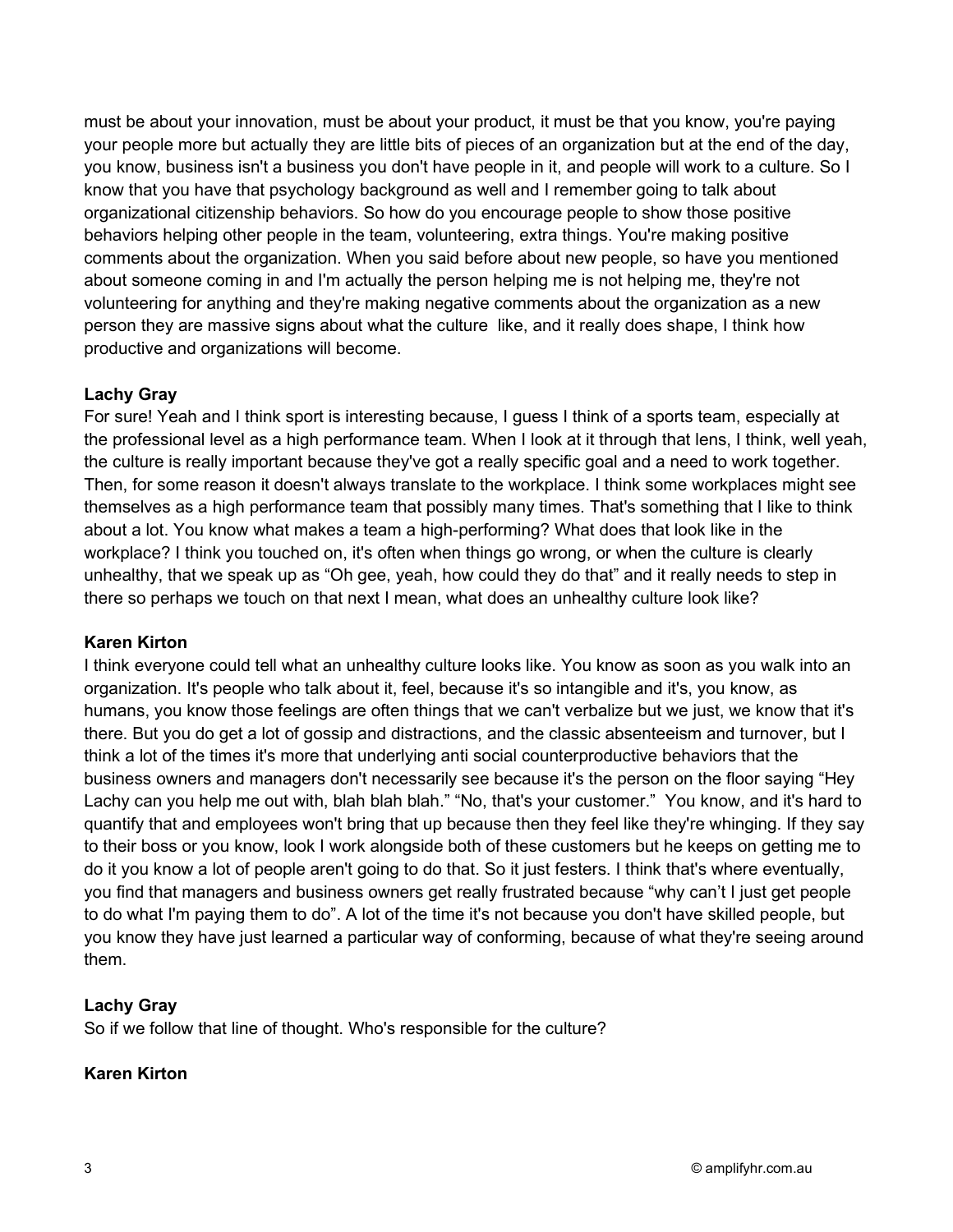Now, we are going into a segway!. I think everybody in the business is responsible for the culture because at the end of the day, and I know it is one of those classic things, "we spend so much time at work…" but it is true we spend so much time at work. For the most part, I believe that we all wake up in the morning wanting to do a good job, and not many people that wake up in the morning and say you know what, I want to really annoy my coworkers today. I want to really not perform and have my boss really angry at me, and not many people do that. So I think if we come off everybody wants to go to work, to do a good job. Everybody wants a sense of accomplishment, and they want to be able to enjoy what they're doing with the people and we ensure that we all have a responsibility to the culture, but you also need somebody that is intentional with the culture and I think that's where it comes down to people like yourself Lachy that are actually owning the business, or even senior managers of your organization or any leader in an organization, what are the things that you can do that show those behaviors and the different types of processes that you can take that continue to embed the type of culture that you want. So, what are the behaviors you will accept and what don't you accept, and what are the things that you value and don't value. Now I'm going to get back to you and say what are the things that you do, to be intentional with your culture?

# Lachy Gray

I think having consistent and transparent communication is really important, and talking through what our expectations are of each other. Having that written down, which will probably evolve over time. Yeah I guess it should evolve as new staff join the business and the culture evolves, you know I used to think that we'd created the culture. You knew people who joined would be part of it and contribute to it, but it was somewhat fixed and then, you know, over the last couple of years I've realized that culture is really the sum of everybody who works in the business. So each new person is going to contribute something new and the culture is going to evolve as a result. So in some ways that's really scary, because it's not a fixed thing in my eyes. So instead, I tried to think about, well, what are the underlying frameworks and foundations to support a healthy culture. So I think communication is a big one. Having clear expectations, especially from leadership and things like it's okay to make a mistake. What to do if you make a mistake? Who do you speak to what's the process, the fact that, you know, for in our business, we won't blame people. Instead, it's more important to me that we learn off the back of it so we'll do a post project review for example or a post mortem and say okay well what happened here. How are we going to use these learnings to inform what we do in the future? I think asking, starts with what's important to them. What does a healthy culture look like to them? How do they want to be communicated with? How do they want to be treated? Therefore it's culture is a collaboration in itself. Of all these people who are choosing to come together, there has been a lot of time together, but how do they actually want to work. Then trust I think is fundamental, really, which is again it's quite difficult to pin down, isn't it? I don't think it's something that you can snap your fingers and say okay well we're all going to trust each other now.

## Karen Kirton

Did you ever do that thing when you went on an off site and you all had to fall backwards on to your coworker? It's the worst thing ever. Just that is not how you build trust. But you're right, it's so important you just can't demand, trust, it builds over time in really small moments that you wouldn't expect actually, just when trust builds. I liked the idea that the culture isn't fixed, because I think that does go to the core of all of these. That if you're, not thinking about your culture or you're not being intentional in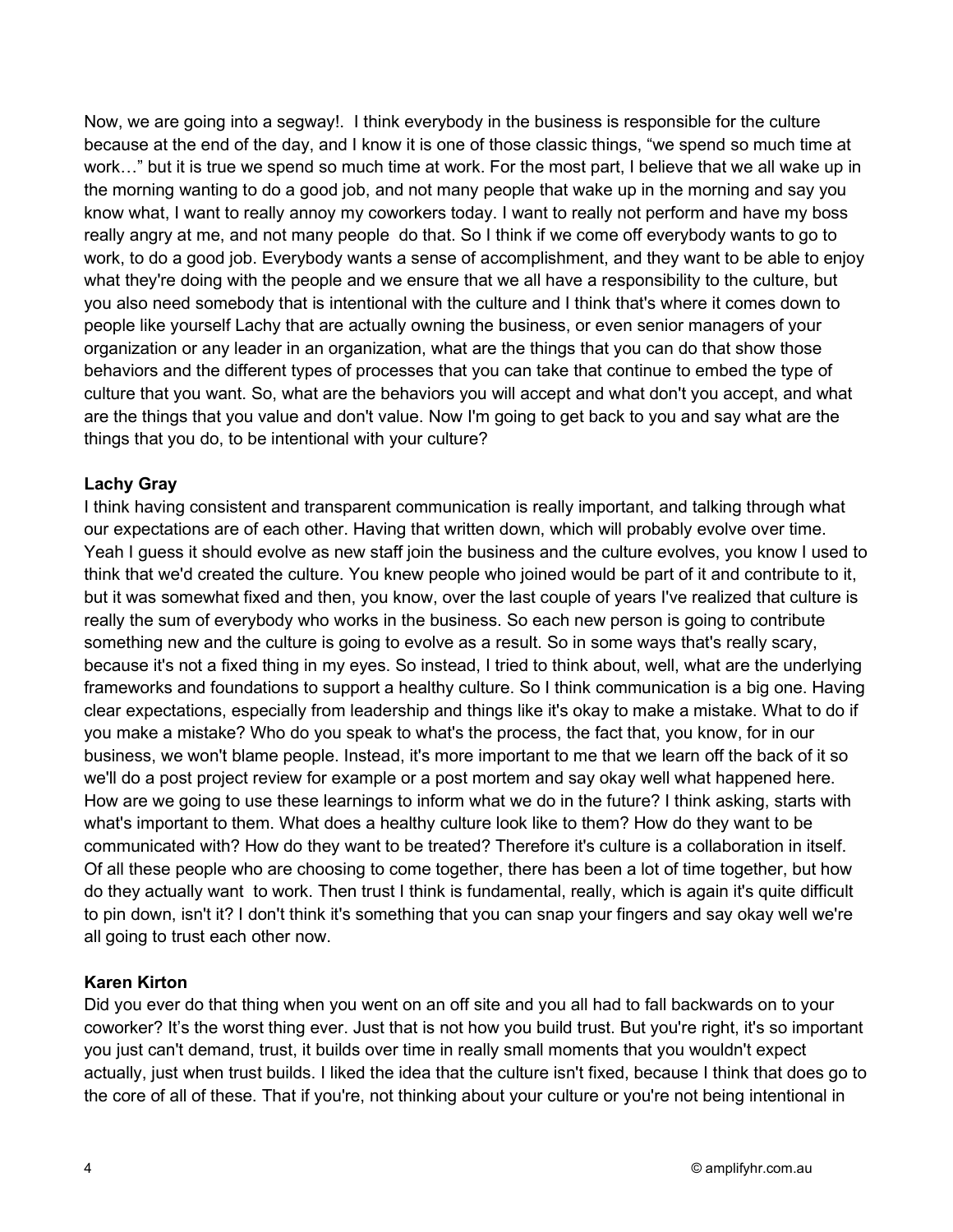terms of what are the things that we need to do to show the right culture. Then, those new people that you're bringing in, and the people that are leaving, but they all have a massive part define what their culture then starts to look like. I remember this old story, actually maybe it was a real experiment about monkeys with bananas. They put a gang of monkeys into a cage, and there were bananas at the top of a ladder, and every time the monkeys tried to get to the bananas, they would get an electric shock. So they learn very quickly to not get bananas, and then what the researchers did was take out a monkey or put a new one, because the first thing a new one does is tries to learn. Now that's about this new monkey is not getting electric shock. What happened, so the old monkeys grabbed those monkeys and start actually fighting the monkey to make sure it doesn't go up and get the bananas, so they do this over and over and over again until eventually the only monkeys left in the cage are the ones who never got the shock, but none of them ever try to get the bananas. So, it's me, that is an example of when you get these toxic workplaces, and I've seen unfortunately, a number of them. There's always an element of blame. Well, it's just that one person, that's the reason why we have this toxic workplace, you know, we just can't get rid of them and then we'll be fine. Of course, what happens is you get rid of them but you still have a toxic workplace. Because it's even though it might start with that one person it's now actually become the way that you work. Yeah, it's very very difficult to then call that out and try and change it, particularly the larger and larger business becomes because through that time we've also lost a lot of good people who say "I just cant work here any more".

#### Lachy Gray

Well, that's right and I like that you refer to them as a gang of monkeys. It's so serious. It reminds me of a great quote that the tradition is peer pressure from dead people. I think it's a similar thing that often where we do things and we're not quite sure why but it's just the way it's done and no one can really remember what the initial rationale was. So I think we can have the best intentions, but if we're not supported and encouraged to speak up and to question and to make change, then it won't happen because the structures that are in place, just kill that any motivation or desire to change and then we fall in with the pack. So I think that's a part of the culture as well as talking about some of those structures, for example, giving and receiving feedback that is fundamental, because there will be things that we need to speak up about. We will need to give each other feedback. We will need to have difficult conversations. If we're not encouraged to do that, and we're not trained in how to do it. Well, it's highly unlikely that we are though, I do it and be, do it well. I think part of giving feedback is assuming positive intent. So, if you do something in the workplace, for example, it really frustrates me. I can try and change my lens on that and say well if I assume positive intent, perhaps Karen didn't do that intentionally, but she doesn't know what the impact is on me, but I want to share that impact with her ofthat-behavior. So we can align going forward. So I think that's really powerful and is a really important way to try to change culture and it also helps build trust. What we found is that positive feedback is what feels good. Regularly receiving and giving positive feedback feels good. That we need to do it, so that when the time comes to have a difficult conversation, there is some level of trust there. So that if I'm giving you some constructive feedback say that you can then assume positive intent on my side and know that I'm not trying to just put you down or, you know, for the sake of my career or my next promotion. Remember readings and research about couples therapy, and they said that they could, the researcher said they could essentially tell you how successful healthier a couple's relationship was based on the feedback that they gave each other. That it needs to be in a ratio of, kind of five positive feedback to one to one negative. That's how important it is and also how much the negative sticks in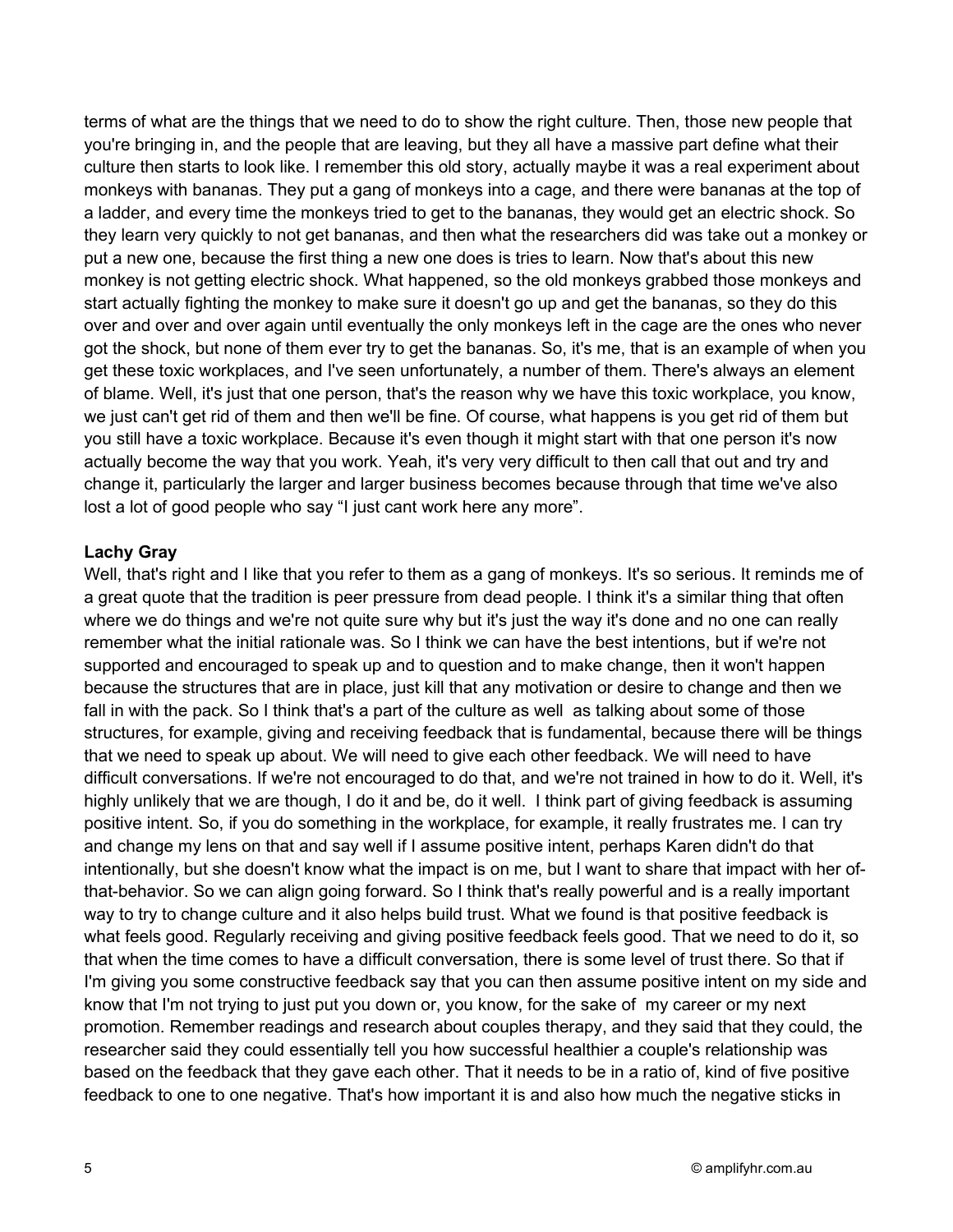our mind. This doesn't feel good and you know we push back on it, and that's what we remember, even though we've received all these other positive feedback. So, yeah, feedback is one way I think that is super important to try and help build or change a culture.

## Karen Kirton

Yeah, and I find that fascinating because I will would say the vast majority of organizations don't concentrate on feedback, or they do it really poorly. That's the reason why most people hate performance reviews. I think if I took 100 people and said what's the one HR process in your organization that you detest. I think the majority would say that it's around performance reviews. I think it does come down to, we're not training people in mindsets, so it's just what you were saying in terms of, well I have positive intent, if that is part of your culture that we actually believe in positive intent and we believe in training people and giving positive and negative feedback. That can be really life changing to people, because when I am talking to you about an issue you know that I'm not doing it for various reasons. But it also is skilled in how to give me that feedback as well. Yeah, I find that there's a push to like quarterly feedback from you know the old ones to the new performance appraisal system, which is great. But people are still really unskilled and how to do that. So, I have received so much feedback over the years of all this is just so time consuming. Like how many direct reports, do you have, I have four. So it's really time consuming to spend four hours a quarter giving feedback to your employees. I think that, yeah, I'm not trying to say that to be mean but I think when you bring it back down to. It is actually a really short investment of time, but it can have a huge impact on somebody, they don't know if they're working on the right things. If you know they don't know that you always ignored them because they're always played and never said it. You know, it really is a massive cultural indicator of how you actually manage performance and behaviors and how you get feedback from people on that.

# Lachy Gray

Yeah, it's interesting, isn't it? I think there is a cost of doing nothing. Like, there's a cost to the status quo. It reminds me of that quote around training, you know, when the two managers are talking about training and one says well you know what happens if I train this person up and they leave. The other says what happens if you don't and they stay. I think that's fantastic. That's how I think about it. I mean, to make change, it has to be an investment of time and perhaps that's a reprioritizing of where time is spent and a talk about well, discussion around what's valuable here, right, what do we value as a business. I agree that it is an investment, and everybody needs to be on board with it, but I think especially for feedback. I mean, the results are just massive. Not just professionally but personally as well. That feels good because in a day you know where people are surrounded by people every day of our lives. So imagine if more of us are better at actually communicating with each other. I think it's super powerful.

## Karen Kirton

I like the customer experience as well right so I'm sure there are probably people listening to this and saying well that just might work in my business because we're too small and I can't afford to train people up but it doesn't need external training. It can be people in a room with some good information that you research and actually talk through things. But I think that you're right, if you don't do it, what's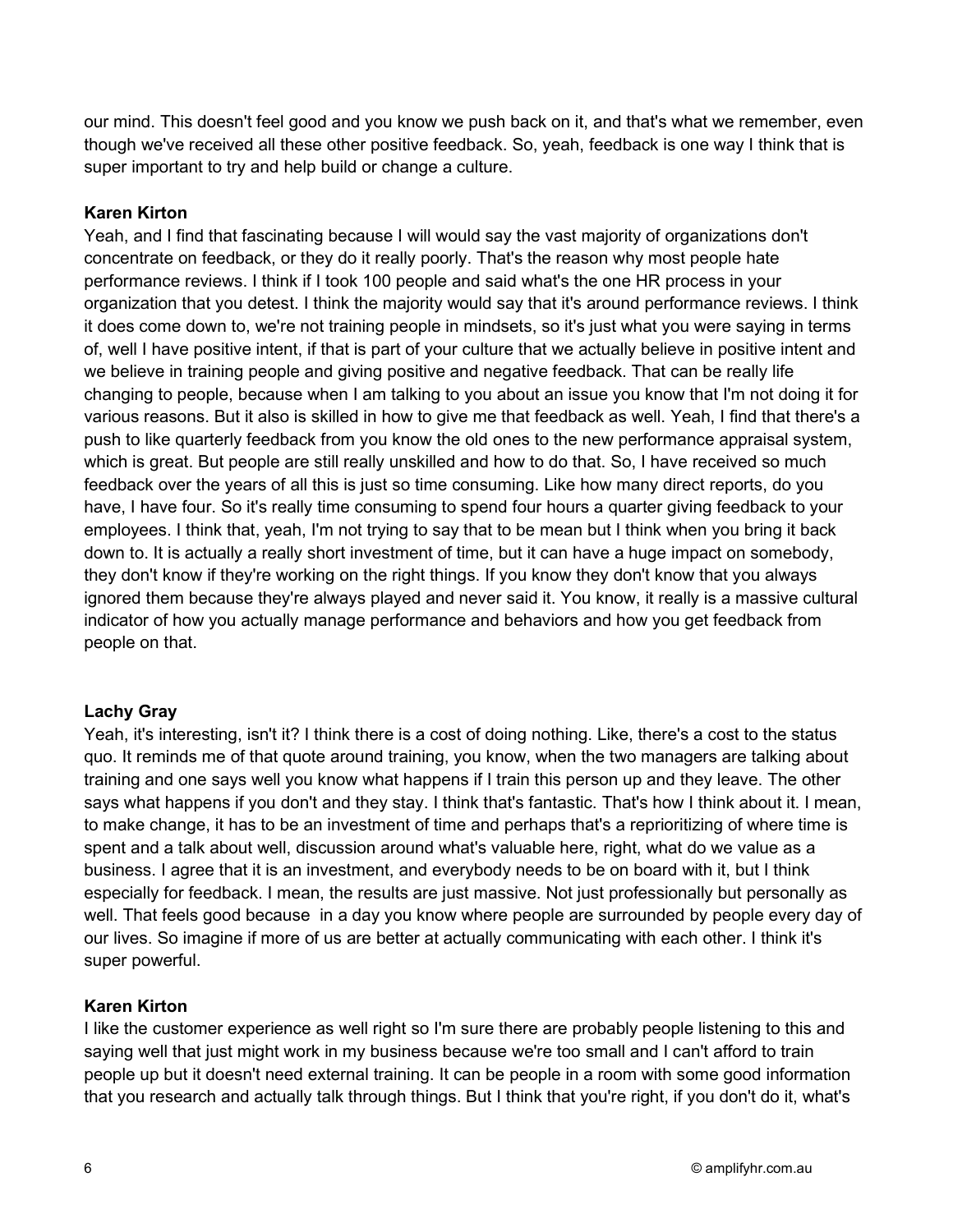the cost, and even if that still feels a bit intangible in terms of culture. Imagine if you could train up your people to actually give or receive feedback, and think about that positive intent on your end customer interactions. You know that's going to be quantifiable, because then you're going to get more positive reviews, people are going to give you a return business, especially in businesses where you have more technical people and the more task and process focused. So often you can find that the communication to customers is very task process focused. So, you're lucky to get "a high Lachy" and it's just, you know, "here's your 12345 things that you need to do". Here you need to actually bring some of that human element in there that actually does need to be trained in that consult a natural thought process to go into that more people focus on things. But if I bring it back to a remote workplace I will look at you know these fully distributed workforces. They do seem to be more about tech companies, or it's a company that always works that way so they start off, remote and they build themselves that way. What are your thoughts around organization but the moment where they've been remote for a year? You know what they do at this point today? Staying remote is harder than going back to the office? I know you've made your own decision so perhaps you can talk through that a little bit.

## Lachy Gray

Yeah, it's a question isn't it and I think everyone's unique in this regard. I'm really mindful of that. I guess again, I'll talk about my decision, sort of making process around this. We went fully remote last March, after working mainly in an office and then everyone worked from home a couple of days. We are a tech company as well. So I'll speculate on why that might be more prevalent for tech companies. I guess, more likely to be using the tools that make it easier to work remotely. So things like Slack, things like Zoom or Microsoft Teams for video calls, things like Asana for task and project management so everything's already in the cloud. So there's really matters whether you're in the office or not. I think, you know, for me, one of the benefits from this. We can call it an experiment. Remote experiment is being more intentional, thinking about how we want to do our work. So previously, you know, there's a team who's growing, and we thought well we just, we need an office. That's just what we did. We were encouraged to work from home for a couple days, where it made sense, but we didn't really think about how we wanted to do our best work. This experience has forced us to do that. Going fully remote, we've had to be intentional about it. It's not all let's replicate what we were doing in the office, remote from March last year, we said to ourselves, no, no, we're going to really embrace this remote work environment. Which has required us to do a whole bunch of research into how we actually do that. It is very different, I think. So for us, this is probably a longer term decision, it wasn't so much. We'll wait for COVID and then we'll reevaluate. We gave up our office. We embraced fully remote, and that's the plan, there's no plan to go back at this stage. However, we're not in that camp of fully remote forever. Because I don't know what the future holds. So, I would hate to close out a potential Avenue. After another year or so, we might get sick of it and we might want to change. So, it's more about having an ongoing conversation with the team, about how we want to do our best work, and how we facilitate that and at this point in time, remote work is still how we feel we can best do that. What's your perspective on that?

## Karen Kirton

I think there's definitely a spectrum so there seems to be this assumption in the media that everybody wants to open up pajamas forever, and I just don't think that's true. I know that's not true because I talked to people that were desperate to get back to the office. I'm talking about workers, I'm not talking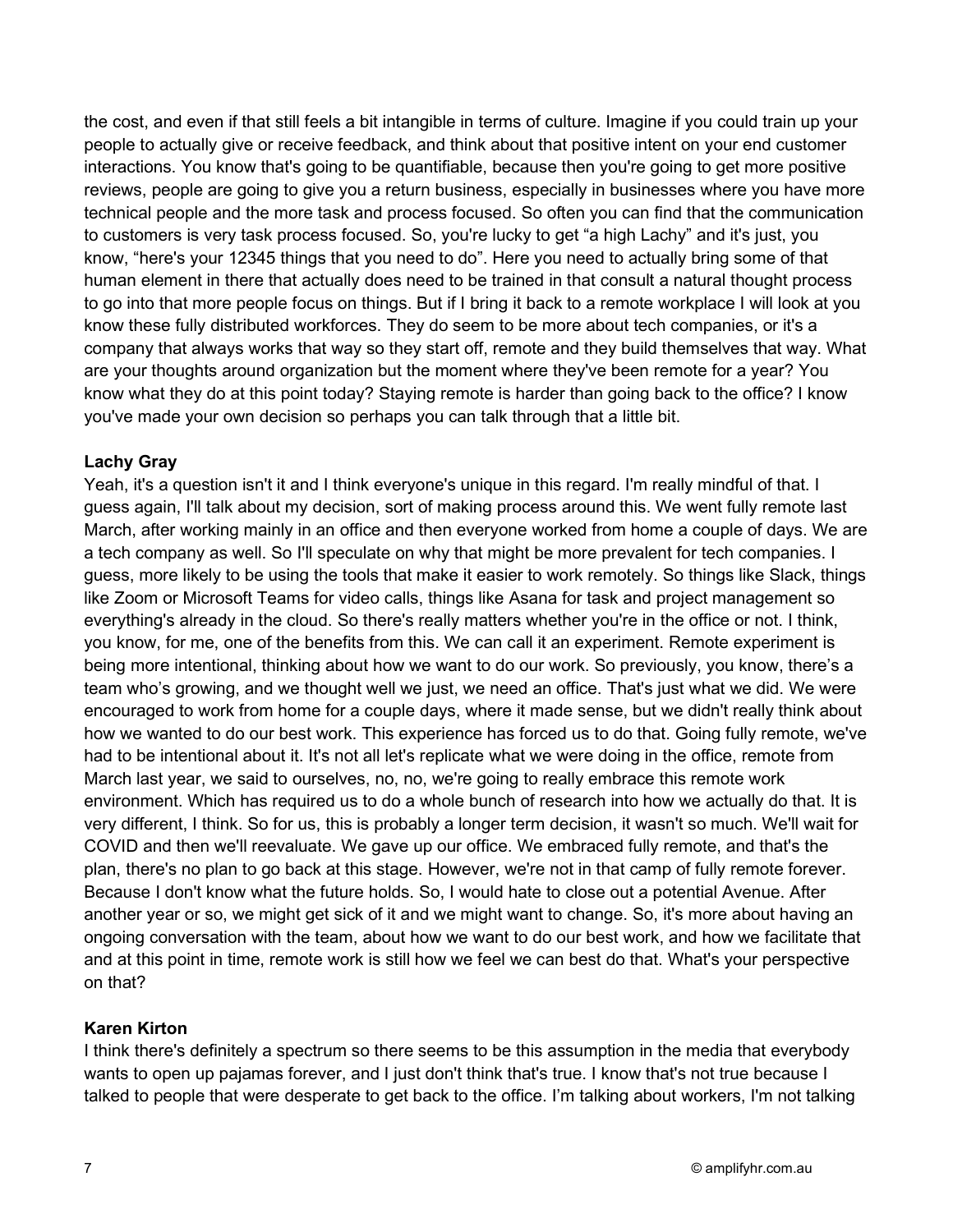about leaders. I wanted to get back into the office because they wanted to see their team members. Because not everybody has a home that is conducive to working from it, you know, then that's the reality. So there's a physical aspect, there's also, you know there are a bunch of people I probably put myself in that camp. They're actually really surprised by the isolation of working at home and how much energy you can actually get by working with others. So prior to COVID. It's a bit ironic but I used to work from a co-working space but I like being around people, even if they're people that are not personally working with, I like the energy of it. So for me it was a huge shoe to work at home, and I don't particularly like it. I don't hate it but I don't particularly like it. But there are definitely people out there that just really do hate it and can't cope. There are also people that are in your like share houses, the very ones working for Deloitte and one is with KPMG, and what they do? It was like, ah, when you're both working for competitors and you're in the same house so I think you know what I'm seeing some statistics where it's probably, you know 10 to 15 maybe 20% of people that actually prefer to work in an office on an ongoing basis. So, more often than they want to work from home. Then you've got the bulk of people that are in the middle and this is why I say its a spectrum that are actually happy to do both so and most of it comes down to commuting time. People just don't want to get on a train, particularly in Sydney, it doesn't really matter where you'll be, to go to train or bus. It's probably going to be at least a 45 minute journey. Right? No matter where you live in the city for some people to walk longer, you know, some people might be a little bit smaller but if you then put the time on to get to the actual bus or the train and wait for it to come and you know all of that so you're talking, an hour one ways that's two hours a day of commuting time it's an average so people are happy to say goodbye to the commuting time, but maybe not to the actual office environment. Then you've got the other smaller percentage of people that are 10 to 15 20% that are happy to be in their pajamas very much. But I think that what I'm saying at the moment with organizations is definitely a push back to an office where they have an office. So if I'm spending a lot on my own office space, every year or every month it's very difficult to then say okay well we're not going to use that anymore. That's what we got this idea of this hybrid office coming about, which I actually think is going to be more difficult. Then, perhaps choosing one or the other. So I think the easiest option is to go back to the office because we've done it before everyone knows how it works. Long term, I don't think it's the right option for organizations because over time, they will find that they'll lose their ability to attract, really great people. Because everyone's now got this assumption that you can work from everywhere. But as a short term option I can say that that's easy. Then I think that hybrid work is going to create its own ecosystem of tools and different roles to play. There's going to be lots of different kinds of software that's going to come up out of this. I think there's going to be lots of different HR processes that will be created out of this to try and get the most productive part and work available. I think, as an example, the reason I say that is that you have ever been on a video call, but you've got some people in the room and some people on the screen?

#### Lachy Gray

Oh yeah.

#### Karen Kirton And how was that?

Lachy Gray Terrible!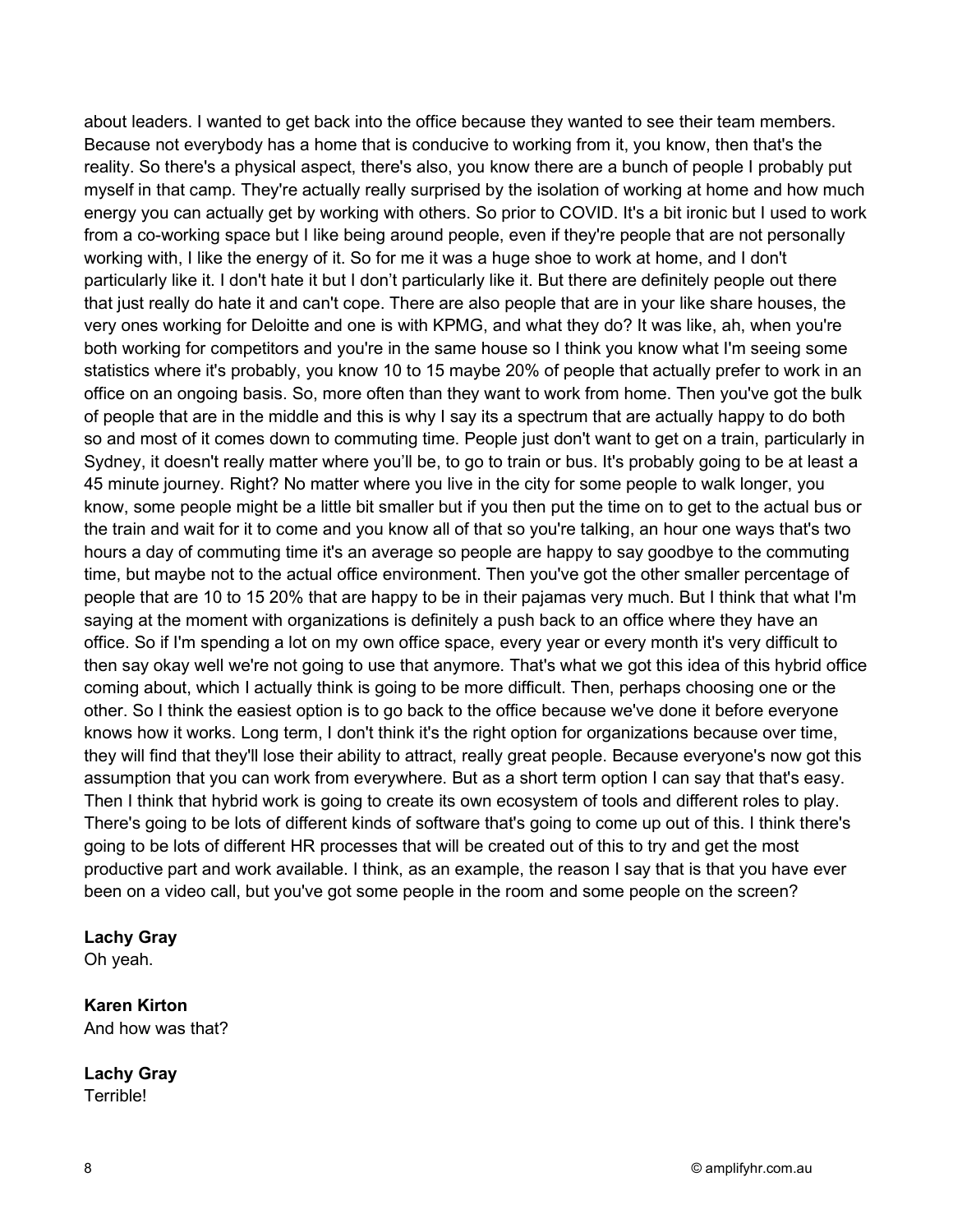## Karen Kirton

Yeah it's awful, right?

## Lachy Gray

The worst!

## Karen Kirton

It is the worst experience that it is not productive at all. So, I was at a workplace yesterday actually where I'll speak about these because it's an open plan office, and they're going back to the workplace, a couple of days per week, but everyone will have different days. Which means that you're still going to be having Zoom or Teams or whatever it is that you're, you're still going to be having meetings on its platforms but some people will be in the office and some people will be at home. So all of a sudden you need to make a choice. So do we actually put a framework in the organization that says, if people aren't gonna be in the office, then you must do it online, everyone's online, you know that's more productive than how they get a bit of both. Then you don't have that main meeting works. So do you have people sitting in his open plan office, or with their headphones, or trying to talk over each other in their online meetings. Do you know what I mean?

## Lachy Gray

Absolutely.

## Karen Kirton

These are things that I don't think have actually been nutted out yet because we just haven't done it for long enough. Organizations are early just starting to trial this stuff out, you know what days do we go into we have a common theme day, all day, what happens if I have to collaborate with another team and they don't go in the office that day and yeah I think it's fascinating to me. I think it's a, it's a real kicker There's a lot of benefits to it but it's complicated and I think it's gonna take a lot of work to get it right.

## Lachy Gray

Yeah, it's a giant experiment, isn't it? Every business is different and every culture is different and I think that's challenging too. I think perhaps prior, it was mostly office bound there was some work from home and there was a minority of companies who were fully remote. But now everyone's had a taste of it. Well, a lot of knowledge workers have had a taste of it. So now it's a real mishmash, which is potentially more challenging.

## Karen Kirton

Everyone talks about barbecues right like as soon as you come across, you know, a new person or you're talking to somebody you haven't seen for a while, the first question everyone is asking, is, are you still working from home?

## Lachy Gray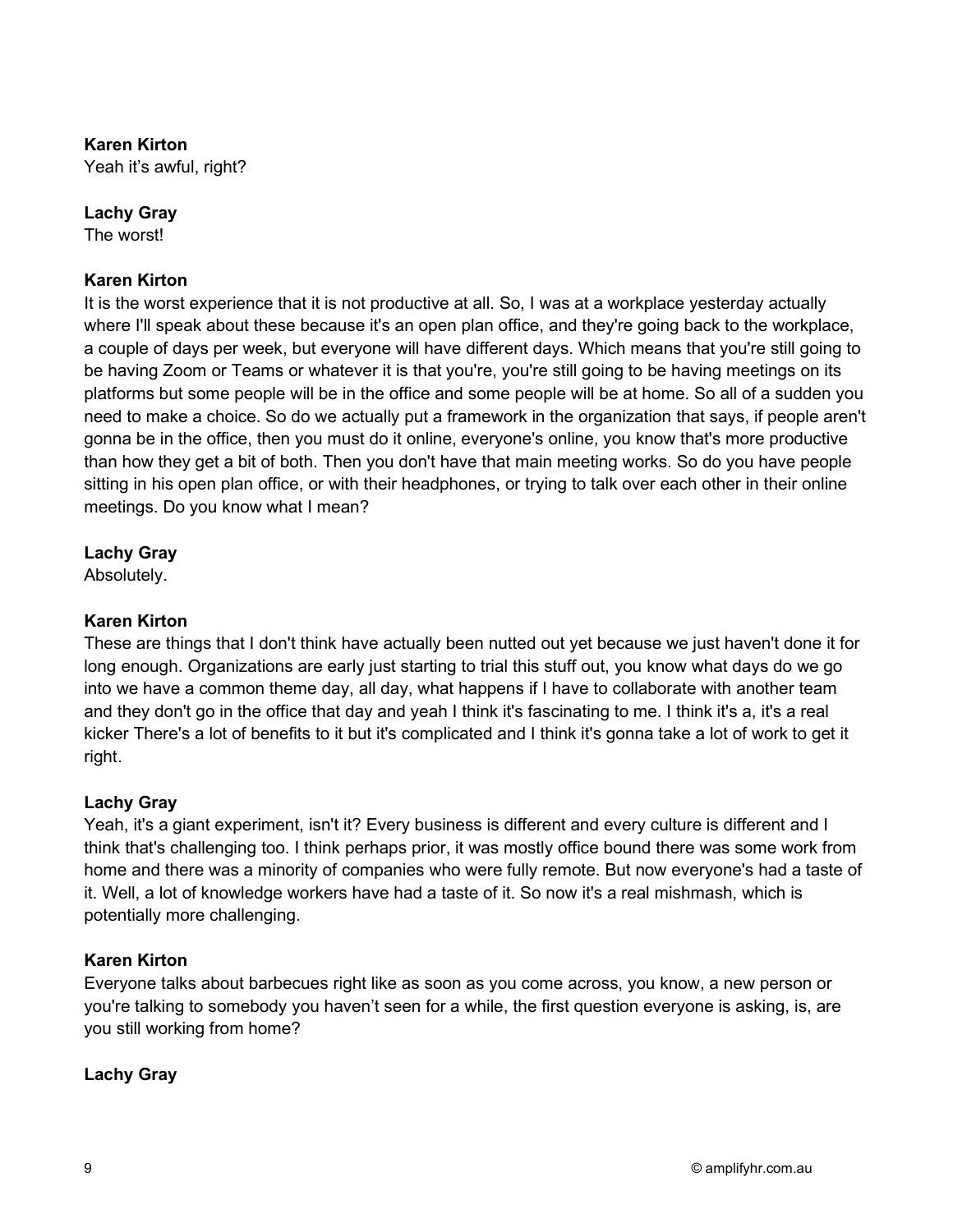Yeah, that's right. Everyone has an opinion on it, which I think is great because we're talking about how we should be doing work in the 21st century after really not changing much in 100 plus years. Which still blows me away. I mean, the thought of people traveling in the same direction at the same time, causing congestion and traffic. Every day, Monday to Friday, doing the same on the return journey just blows my mind away, that's even a thing. So I think it's a perfect opportunity to have the conversation about all, how we want to do it. I mean, we've got the technology. We've shown that. But it raises questions that are difficult to answer I think. Such as, what is the purpose of an office?

## Karen Kirton

Yes.

# Lachy Gray

So what's your answer to that, I mean what do you think the purpose of an office is?

# Karen Kirton

Yeah, and I think this is where it comes down to, are you choosing an option, because it's the most convenient right now or have you chosen for an intentional reason? Because I had this conversation with a client last week and said well what is the purpose of your office? Why are we going back to the office? There wasn't really an answer other than for financial decisions. So that to be that's not enough like I think I get it that sort of as an initial springboard but I think you have to have a purpose and you have to clearly communicate that to everybody. So the office is for example, collaboration, it's for social learning, it's for when we have big projects we all come together as a project team in an office and then yet we might go away and I'll do things elsewhere. But those human connections and that trust. I think it is much better served when you're together first. I think it also comes down to what's the type of culture that you had before. So, if you had a culture that was heavily built on hierarchy, then how do you even take that remote, and nobody wants to come out and say, well, we want to go and come back to the office because we believe in hierarchy. Even if that's the truth, they're not going to say that. So what they do they become even more controlling and monitoring software and all sorts of productivity, checking, which then just exacerbates that hierarchy of control culture so I don't think I'm answering your question because I don't know yet, like I've looked at some of the research where they've asked employees, what's the purpose of the office and I said well it's about social learning. It's about getting together, having coffee, having lunch. It's you know, having those water cooler talks. It's having things that are very structured but they feel unstructured. So, it's about the business and creating opportunities for people to actually get together in what feels like an unstructured way, because you're just learning off each other what's going on. By just, you know, being around each other. Yeah interactions just those you know what was happening on your weekend, you know, they usually, you know flow into other conversations that you don't necessarily get online. But when they ask business owners, what's the purpose of an office they said its for training, and for meetings, you know, so it's still very much that, I guess, old school before 2020 thinking about why people come together. So I think there's still a difference and not really understanding. I think now between what the employee wants from an office, and what a business owner wants for an office

# Lachy Gray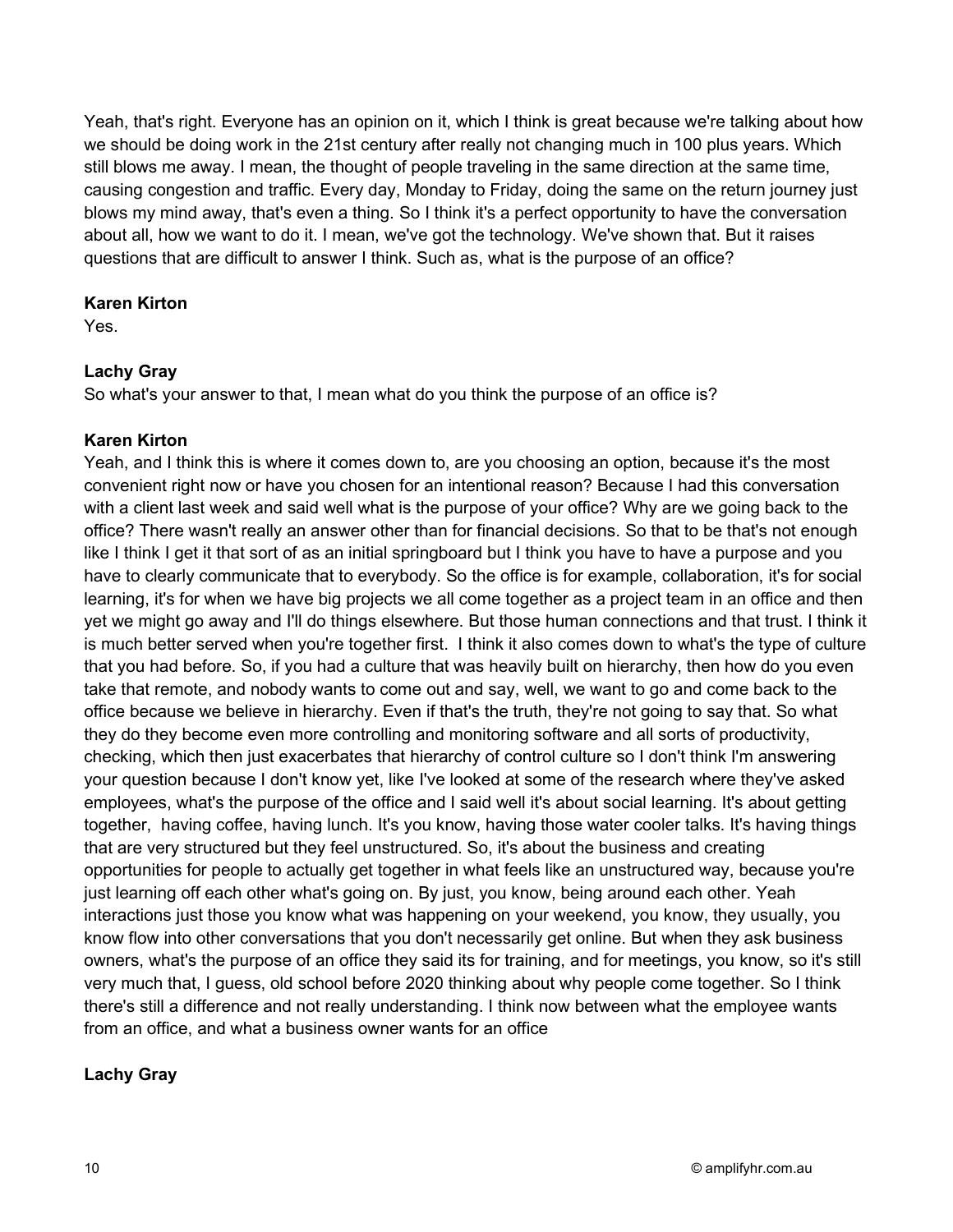Acknowledgement of the different perspectives. Yeah, that's really important because from a business sides perspective, it's potentially frightening to start that conversation because what if you don't like the answer. What if people say oh I want to work remote or you get some people say well what remote some people say hard but and some people say in the office anything oh well, it's an absolute mess, and you're trying to recover from COVID and generate revenue and keep people employed. So I empathize with that. But I think it's also the reality of the position that we're in. We do have an opportunity to have this conversation and if we're not having it with our staff, then they will have it with another employer. Yes there are businesses that are sorting this out. I think the interaction is an interesting one. So, I was reading an HBR article from 2019. It was looking at open offices, and businesses that switch to open offices, and this research found that face to face interactions has actually fallen by 70%, because the majority of people were communicating with their own team, even though they were surrounded by hundreds or thousands of colleagues. So, yeah, I don't think there's a silver bullet. I think that how we were doing it prior to COVID wasn't necessarily fantastic either. I mean that we'll move on to hot desking.

## Karen Kirton

Yeah, and activity based working I think are hard to find now.

## Lachy Gray

To be sure to jam as many people in as possible. Save on space, save on rent and also acknowledge that a percentage of staff always away on labor for whatever reason are not in the office so yeah it doesn't make sense to have a desk and a chair for every single person.

## Karen Kirton

Or a cooling idea though. Who do you know that likes hot desking or activity based working?

## Lachy Gray

Well. Exactly. What I heard anecdotally from friends who work for those big organizations, was that people would go back to the same desk.

#### Karen Kirton

Yes. Yeah, I think like whenever you get on a train or boss, it's always the same people in the same seats. We are creatures of habit.

#### Lachy Gray

Right.

#### Karen Kirton

The same thing happens with that hot desking or you know whatever you want to call it because we want to see at the same place we want to put out things at the same point. So what ends up happening is the new kid in the block that walks in and doesn't know that that's your seat, and suddenly there's conflict, because you've sat in the seat, even though they thought it was hot desking. I personally have never seen it work because humans don't, we're just not wired like that, we like things to actually be consistent.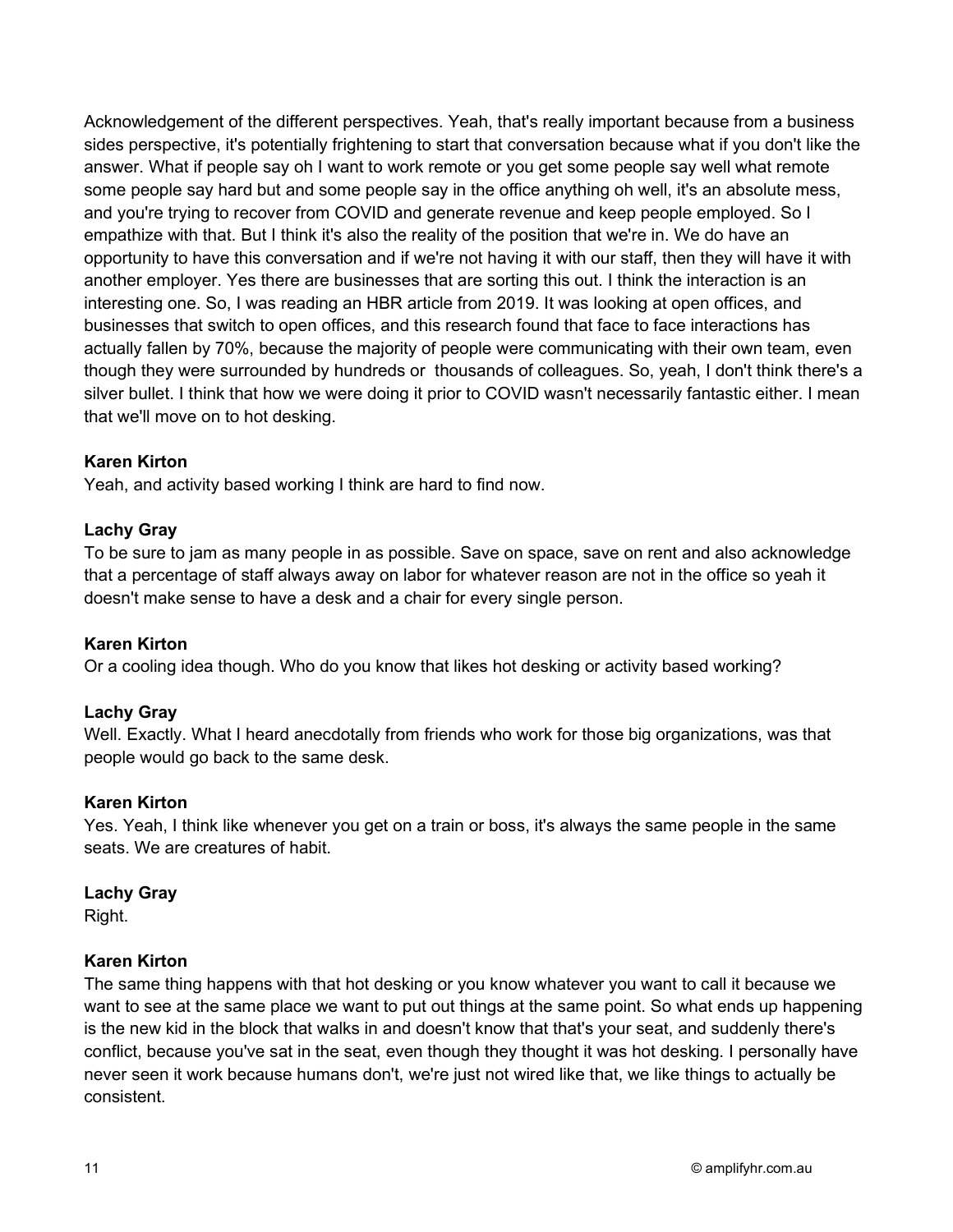## Lachy Gray

Yeah, I agree, and just tying out that that article suggested that the focus should be on collaboration, and how to facilitate that, which I think is true regardless of whether you're in person in office or your remote. But again it's going to be different for every business, so it's more so how do you facilitate that conversation around how we work. I'm hoping that the research will try and catch up, but there will be some mistakes made for sure, there has to be, because that's a part of learning. We're all learning, we're all heading into this uncertain zone where we have been overweight since March last year, and that's going to continue but it's also a huge potential upside. If we can if we can get this right.

## Karen Kirton

Yeah, and I think our expectations as employees have shifted massively over the last year, for those who worked in an office like that I understand there are a lot of industries that this is not applicable for in terms of remote working. But for those who used to work in an office, the expectations are quite different, and I've been a part of some hiring over the last 12 months for different clients, and it's been really, really hard. Because, firstly, people haven't been moving, because there's so much uncertainty. You know you had a job, and outside your probation you have a company doing pretty well in your job, keep whatever it might be, you know, really unlikely to move. So not a lot of skilled people that sort of match the job frame outside that said that we're applying for jobs. Then you add in, I think, at every second interview, it was a question of everybody, you know, are you working from home? What are the flexibility options? Yeah and I think that the expectations have shifted. Because I remember going to an actual working conference. I think it was within the 2018 or could be 2019, and you're talking to companies like BHP and Telstra but they've had a work from anywhere philosophy for quite some time. But even though they have that philosophy, it still came down to the individual managers, and there was still that silent negativity towards those who worked from home, which goes back to the culture piece. So even though the policies within a supported, you know, higher level company communications and all the really nice videos for all around how we support these, the actual on the ground, what your teammates think of you. They don't want you working remotely then it became really difficult so I think that has shifted now, because people are now much more open to it. But what does that mean, ongoing? I don't know, it's fascinating to me. I was talking to a friend to her company who said they're going back to work one day a week and her words to me, she's having a big tantrum about it because her perspective, and you know she is an IT person so she can do her entire job from her days at home. She doesn't want to go into the city and she has changed her family life really around the fact that she's not commuting anymore. So she said well I'll do it one day but if they try and make it two I'm quitting. So, I think that's what's going to be an interesting issue is how many people that are going to be in the marketplace because they want more flexibility than what the company is now offering.

## Lachy Gray

Do you know what the rationale was from the business for going back one day?

## Karen Kirton

Yeah, it is, well, it's around the space, because they're paying for a space but it was also around and I actually agree with this, long term there are benefits to being together for culture and collaboration and social learning. I agree with that. But I think each business is very different, and she works for a large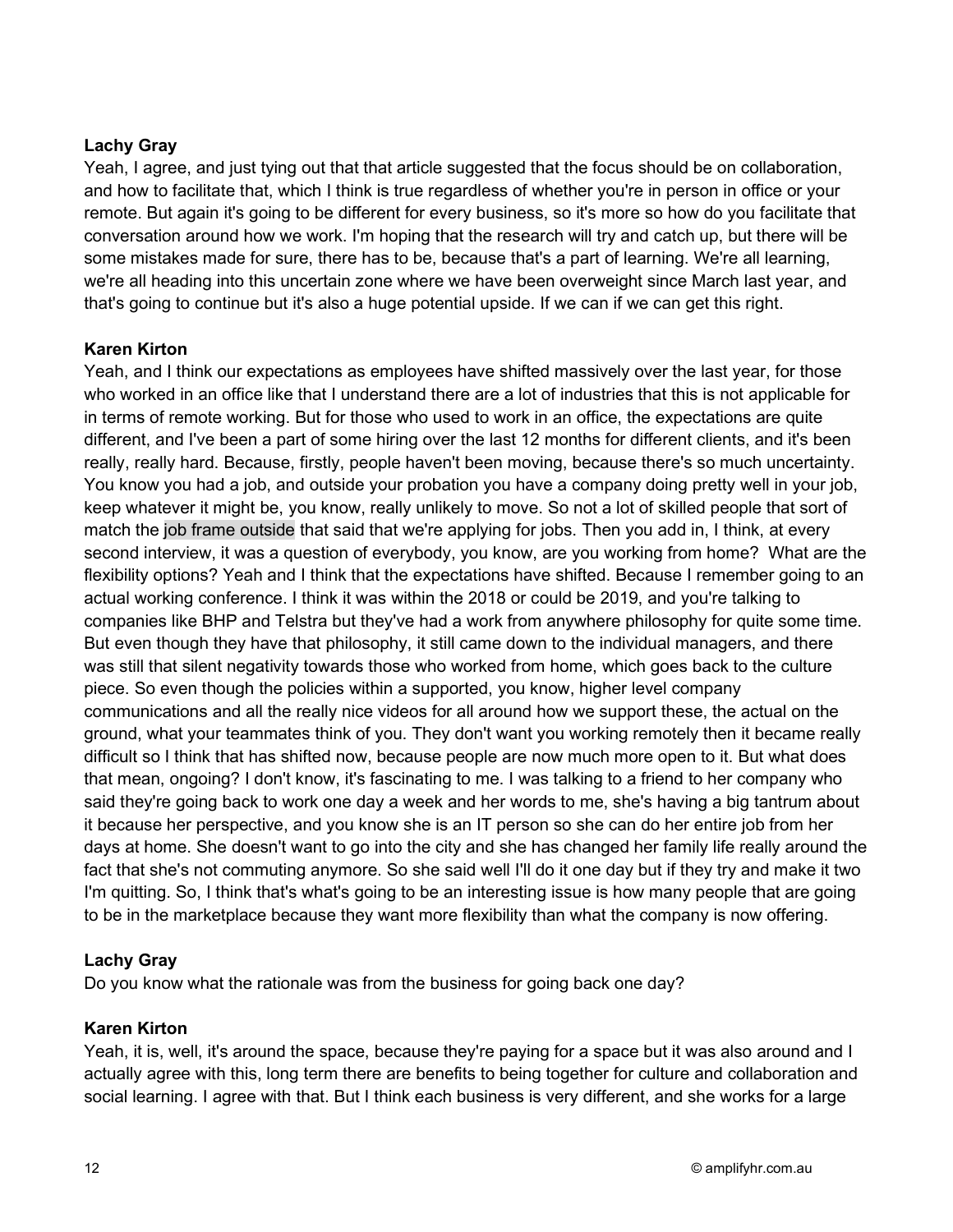company so they've said, you have to be one day a week and it has to be the same day as the rest of your team members. I understand that because they have to try and manage it somehow. But you're trying to give a rigid rule, into something that's quite actually flexible like you. You want to go back to the office for collaborative social learning, but it's only committed that one a week. You know what I mean like so, I get it, because it's a big company, you got to actually have some form of framework but I think the ideal situation is probably more along the lines of, if you have the ability to and I guess that's where it comes back to you know, why is it always tech companies that can do this. Kind of like what you do, whereas you all work remote but then you come together, when you need to for specific purposes.

## Lachy Gray

I empathize with an organization because we need to be kind of damned either way, regardless of what they do. Perhaps that's part of the challenges that everyone's eyes have been open now to what's possible, and we've tailored now working situations to our personal situations, kids and everything else. So there's no way that we can really please everybody, which is one of the beautiful things about being a leader isn't it. It's going to be making someone unhappy.

## Karen Kirton

Everyone's favorite job is people management.

## Lachy Gray

Yeah! I think as well we've talked about this before. There are unintended consequences, especially of something like hybrid where you have tiered employees potentially. So, and one of the things I think about there is for those employees who are in the office if the senior leaders are in the office, they get access to them more readily than someone who's working remotely, who doesn't. But even saying that, I still think it's a matter of identifying what could go wrong and identifying the recent is talking about it, no different to how we would approach a big decision, or putting together a risk register to all about talking about what could go wrong, what's working, what's not working, how can we control for those things, and in just experiment, and keep that conversation going. So to try to design something that could potentially be better than anything we've done previously. That's what I think is really exciting about. So I just hope that we don't lose this opportunity to really think about how do we want to work in the future, and to experiment with some new things, cause, be very easy to go back to what we were doing, which I don't think was necessarily there was no silver bullets there from what from my experience.

## Karen Kirton

Yeah, but I think it's something you just said to me, they've got access to the same team because you're in the office. There's something that we've been talking about with working remotely is how tis could improve the participation of women in the workforce. So then what happens, if you're in a hybrid situation. We know that women still do the bulk of the parenting in households across Australia, then they're not going into the office so much they don't have the access to notice senior managers so are we actually going to see not issues of participation but are we going to exacerbate the gender pay gap through how they are working. We're not gonna discuss that today…!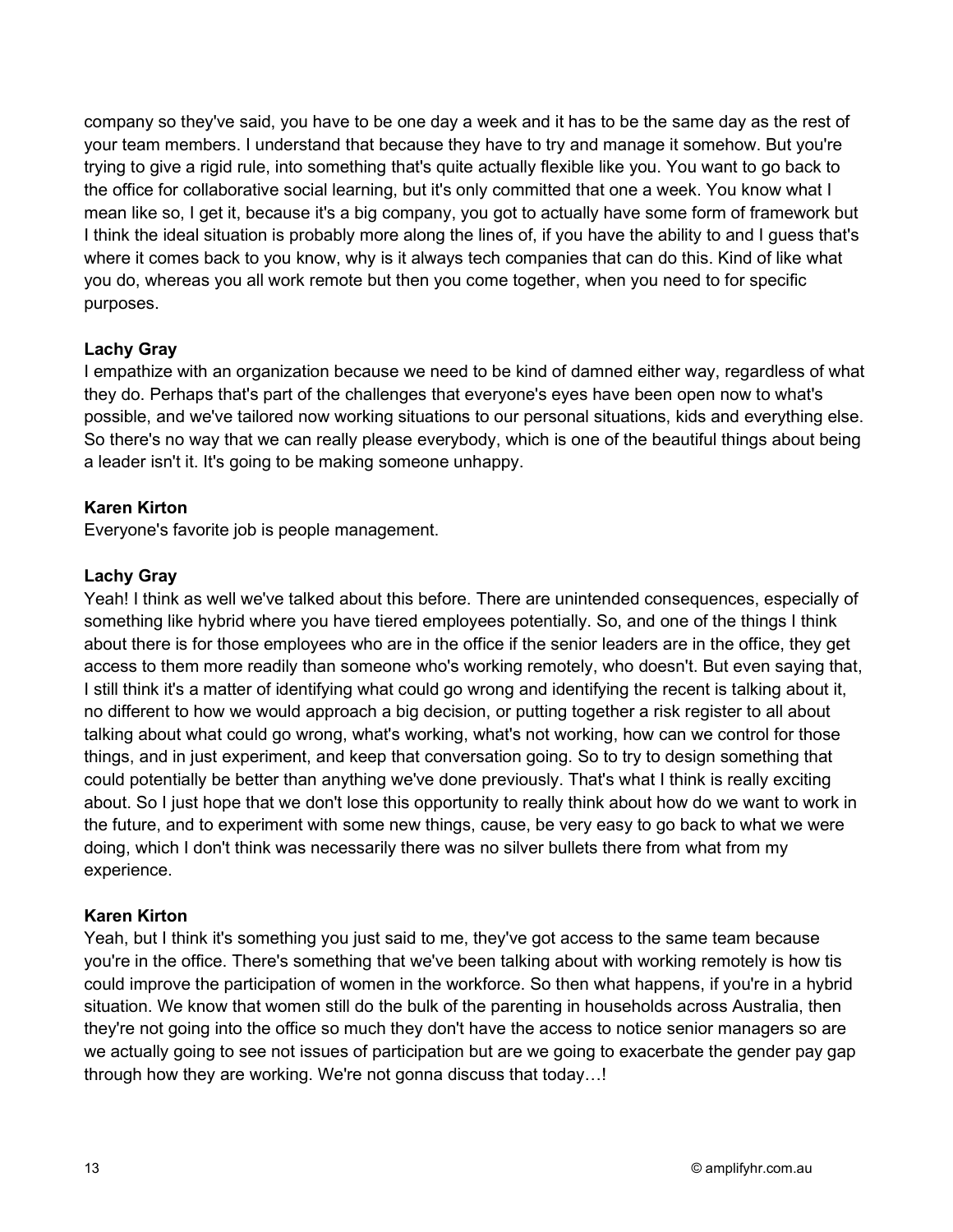## Lachy Gray

Future episode.

## Karen Kirton

You know, just popped into my mind as you were saying that because we know that's always been an issue and part of the reason for the gender pay gap is. You know those small interactions that people have, which is why, you know from graduates right through and you do see differences in paid people doing the same jobs. So, there's a lot. There's a lot around news that I think it will take us years to kind of get a handle on. Even then it's just a work in progress, right, like we haven't said that awful COVID word yet. But the reality is we're going to keep having lockdowns and there are some modeling this morning. It's not really that pretty until you get 75% of your population vaccinated, but even then, you're still probably gonna have snap lock downs, a couple of days. So I think the more that we actually accept that this is on- going. Why communities now need to live and work. Then, it needs a whole lot of attention, doesn't it?

## Lachy Gray

I think so. Reminded of the term anti fragile that Nassim Talebhas written a book about it that essentially shows that we're very good at creating quite fragile systems, with very small margins for error. Then these black swan events come along that we never can predict, but they happen and they have widespread consequences. So how do we use this as an opportunity to be more anti fragile, which I think distributed work or remote work has that opportunity. The same is true if there's an issue with power, for example, in the office, or people can't get into the office, or they can't commute there for whatever reason or the trains, not working, then they just work from home, no problems. So what if we work backwards from that desired outcome which is work from anywhere. You've got the tools, the technology, the processes, and it's expectations are set. Then we work backwards from there and say, okay, so how does an office space, in person, catch up. How that plays into that causes remote work to play into that, so that we can be flexible and actually thrive in this environment, rather than just survive and be feel constrained and frustrated by. So that actually is a segway if he wanted to talk about our in the news, or around the traps section.

Karen Kirton

So,

Lachy Gray Do we move on to that?

Karen Kirton Yeah, what do we get?

## Lachy Gray

So, on that topic I found an article called micro hubs are the future of working by a guy called Sebastian David Lee's and he's idea is that the micro hub is a small office of size six to 30 people in a suburban area.The idea is that it's a decentralized kind of distributed approach to offices. So, a company with a few 100 people in a large office would actually instead have smaller location based offices. So probably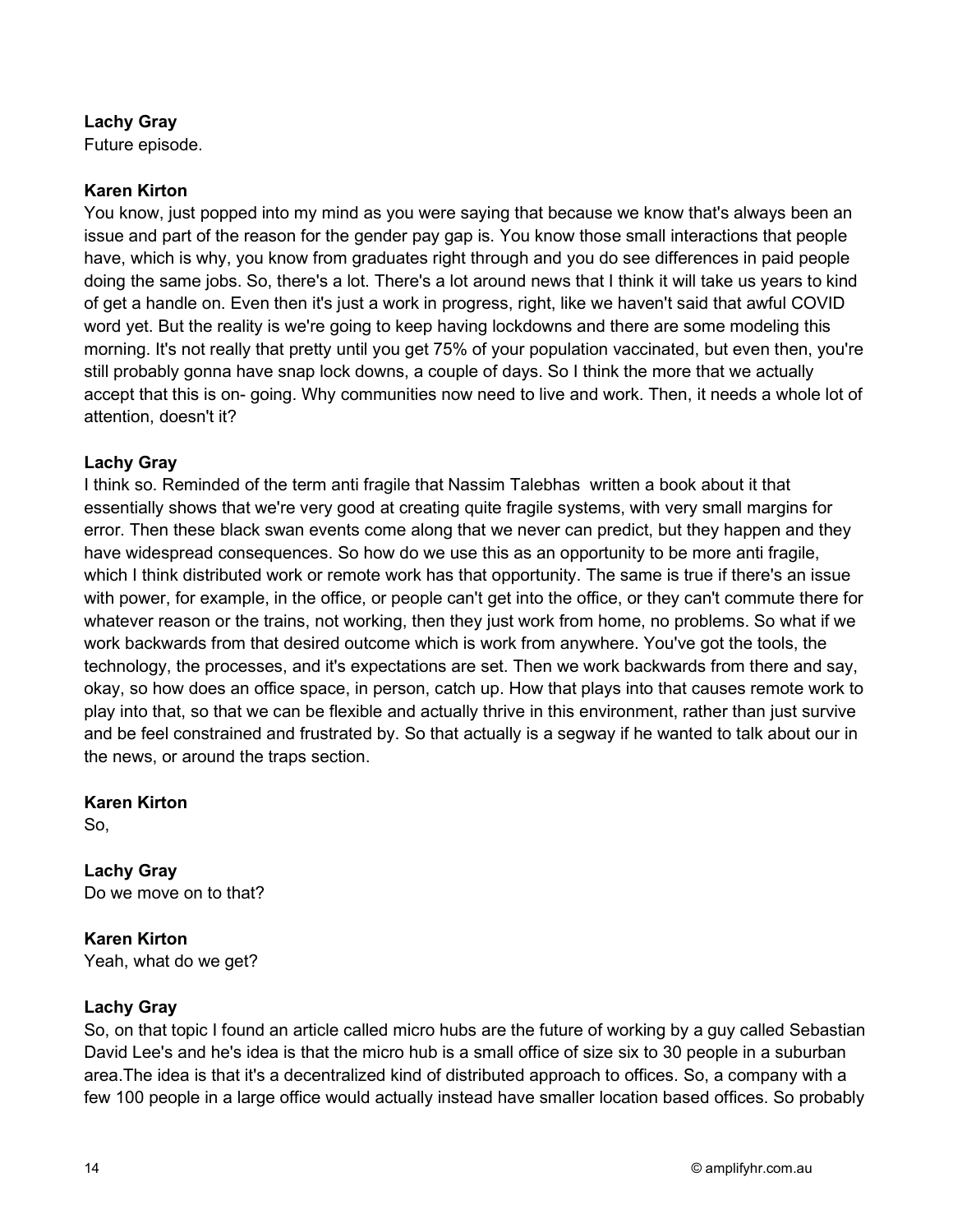similar to a co-working space but it might just be everybody working for the same business. The idea is that it's located closer to where people live. So the commute is shorter, you get the social connection. So as you promote the local economy and then the decentralized environment, yeah it makes it more robust to external events like power failures, water leaks, poor internet. So if one little micro hub is affected, you just move on to the next one. I thought that was really interesting, and in this article, it then draws similarities to how our car operates as a collection of cells that are geographically distributed in. Yeah, exactly. I mean if you can, if you can move past that kind of terrorist element, I think he's got a point and it's actually what I read before about some of the challenges that the US Army had fighting, our product for this reason because the US Army's was very hierarchical, and a lot of information asymmetry, so a lot of context and information for decision making was at the top, but had to change that whole structure, because they were just too slow. So I think it's quite an interesting concept, and you're still using an office as such but it's for a totally different purpose.

## Karen Kirton

Yeah, and I think you probably could get people like we work, whatever actually creating a lot more smaller office spaces in suburbia. Because if I think about a micro hub, the first thing I think of is you know who's going to buy the milk and who's going to complain because the vacuum hasn't been done so. I think it's easy to get distracted with the hygiene factor resolusi you have. That's why coworking is so popular, really, if you have something with someone else it's dealing with all that you can just walk in and out as you want. So, you know, perhaps, rather than having a more situated city, it's actually bringing them much more into suburbia. I do remember and I just can't think of the company name but they went around to cafes and said will you go onto our platform is basically you've got a table that someone considers a workout and you could just like book basically a table at the cafe. Which was an alternative to many to actually subscribe to a co-working space. That's quite clever. Then I had a client who actually sent me an article, which I haven't used in years into what we're talking about pitches that in Ireland in the public service, they want to try and get them into regional areas. So they say okay we're going to have part of the public service working remotely. We want them to go to regional areas and the best place they can work in the regional areas is in the pubs.

Lachy Gray

That's a coincidence.

## Karen Kirton

Yes, tying into any stereotypes at all, which, for me, I'm like, Oh, it's a bit dark and dingy isn't it in a pub, but that also makes sense because culturally, you know, that's where people congregate and, you know, that is it's kind of like a town hall right it wouldn't really work in our culture but we do have a cafes. So yeah, if you know that you can go to any suburb at any time, and basically, book a desk and not feel like you're wasting your money and sitting around for coffee for more hours. You know that could be a good option for people.

#### Lachy Gray

That's fantastic. Yeah, my brother in law is English and he was talking about this recently that you know the pub was the community gathering place. That's where everyone goes there pretty much every day.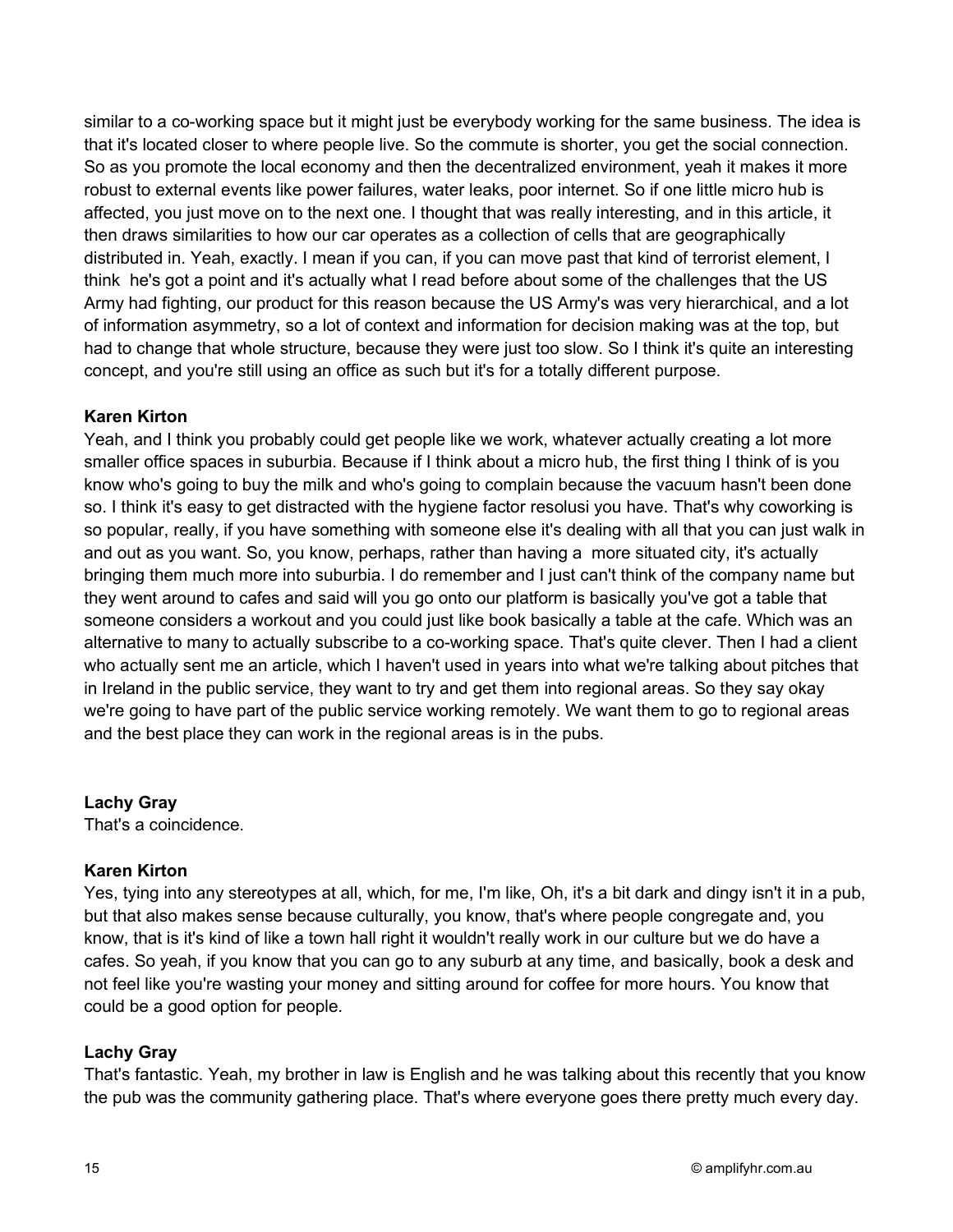That's where you get your social connection so yeah I like that, looking at existing ways that we connect and then how do we add work on to that, rather than work being a separate thing. We have to travel far for and change our routine; life has to kind of be modified to suit work. So that's really powerful.

## Karen Kirton

Yeah, it's nice like.I think it's an exciting change in the way that our communities work is to actually think about and genuinely think about the top network like dogs for a while. Is it actually genuinely thinking that how do we have worked fit into our lives, rather than the other way around. While still being really productive members of that workplace in society, all those sorts of things, but it's an interesting shift. Now, you know, the last segment is a question without notice. So my question to you today is, if you had a dream job that isn't what we're doing, so you can't look at Yarno. What's your dream job, anything, no barriers?

# Lachy Gray

Would probably be in a similar role.

## Karen Kirton

Now that's cheating. You can't say that.

## Lachy Gray

I'm not finished yet. Because I loved it, so we would need to be something where you're working with a small, high performing team, where we're making bets on the future, lots of experiments and so on. I would love to be doing something like that in clean technology. So, it would have been the City of Newcastle 100% renewable. There's a renewable precinct being developed up here in what is true traditional coal and steel industries. So I would love to probably get involved in that area, and yeah use my skills. Because I think that is the future really wise, so that was a tough one.

Karen Kirton All right.

Lachy Gray Yeah, sorry not sorry

Karen Kirton We may ditch this segment, we'll see.

## Lachy Gray

My questions are nicer. How would you guide a new growing business, who approaches you for advice on what type of working environment they should create for their staff?

# Karen Kirton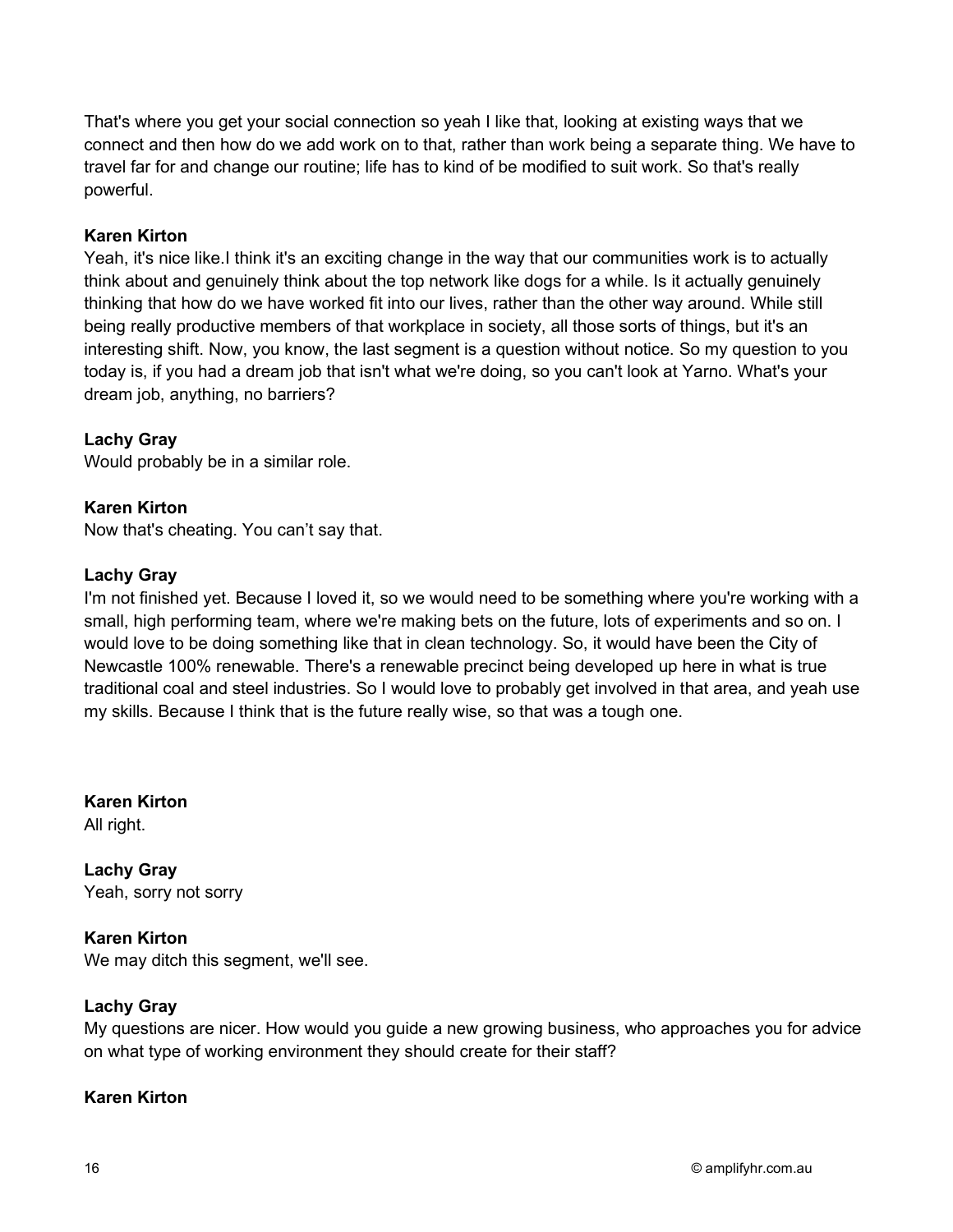This is easier because I have done this. So, I have a philosophy that I heard years ago in some conference so I can't take credit for it but it's called ATP, which is ask the person. So I think that's the first thing that you do is, because usually at that point you know talking micro businesses that have maybe two or three people, is to actually talk as a group, and you know I won't use a client as an example, I'll use my own business as an example. You know we came together as a group, couple months back, and I use co working spaces for meeting rooms and that's how we get together and we talked about it, like, how do we actually want to work and what works for us. I think that the benefit you have and it's a huge benefit when you're starting out is that you can create whatever you want. There's also a huge risk when you're starting out because you become really dependent on those people in your teams. So if you're making a decision for how you're going to work in the future, not including their input. But that's a massive risk for you as a business owner because you actually can become really incredibly reliant on those other few people and, you know, you need them on board, you need to work as a team.

I still get a bit surprised when, I sent some Easter gifts to a consultant in my team and I got a message back saying "my daughter thinks you're the best boss ever". I jolted a bit about the word "boss". So, and I know that I'm not trying to say that not giving away responsibility, you know, yes I'm leading the company I'm making decisions around the organization but I do like to work with people as a team rather than having that, you know, boss employee mentality or that parent child kind of behavior that can go on. So I think that's the thing for businesses starting out, is get the right people with you and then just keep asking them and working with them. I feel quite strongly that if they give an opinion that you don't, like then they're probably not the right person for business, because, particularly at that micro level, you've got to have people that you just have huge amounts of trust that you can work together really really well. Then secondly, I would say, do you actually need an office? So that's what we're talking about. What's the purpose because offices are expensive. So, do you need an office, and I do have a client and he does need an office and there are reasons for that but I won't get into but it's the type of business they have it's very client facing, and they do need an office. So then it's like okay so within that structure meeting in the office, what's the flexibility that you're going to offer that's actually trying to think about all those things up front, because hopefully what happens is your micro businesses grow very quickly, and before you know it, you've got 10 people, and then things get really complicated. So you haven't thought about those things, yet, then all of a sudden you're on the fly, trying to work things out. It goes back to culture, and that you haven't been intentional with your culture and suddenly you've got people that aren't engaged, their productivity is shifting, they start to gossip with each other and you're like hang on a second. So why did I hire people again and can't go back to being a solo person. So that's the very long answer to that question, thank you for giving me an easy one.

## Lachy Gray

Oh, that was great. Ask the person, I like it.

# Karen Kirton

Ask the person. It's always been my philosophy, and I think in terms of culture, written down a couple of things that we've talked about today, but I think in particular that I really, really appreciate it essentially the culture isn't big. I think that's one takeaway from all of this is, how do we actually have something that's so intangible like culture on an organization agenda, and in our strategic plans and in the way